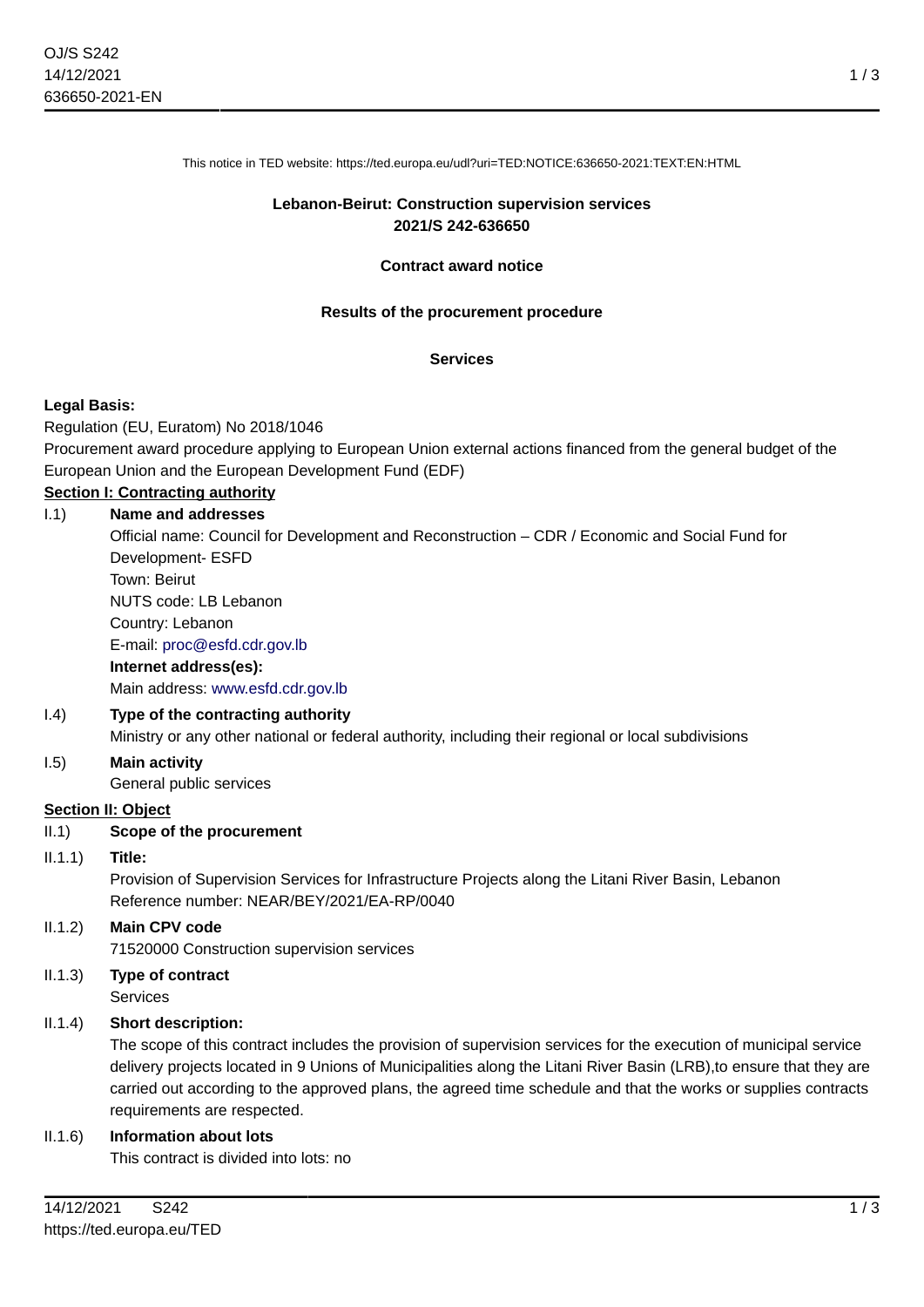| II.1.7)                      | Total value of the procurement (excluding VAT)<br>Value excluding VAT: 350 700.00 EUR                                                                                                              |
|------------------------------|----------------------------------------------------------------------------------------------------------------------------------------------------------------------------------------------------|
| II.2)                        | <b>Description</b>                                                                                                                                                                                 |
| II.2.2)                      | <b>Additional CPV code(s)</b>                                                                                                                                                                      |
|                              | 71520000 Construction supervision services                                                                                                                                                         |
| II.2.3)                      | Place of performance<br>NUTS code: LB Lebanon<br>Main site or place of performance:                                                                                                                |
|                              | Lebanon (Mediterranean Region)                                                                                                                                                                     |
| II.2.4)                      | Description of the procurement:<br>Provision of Supervision Services for Infrastructure Projects along the Litani River Basin, Lebanon                                                             |
| II.2.5)                      | <b>Award criteria</b><br>Quality criterion - Name: Technical score / Weighting: 80<br>Cost criterion - Name: Financial score / Weighting: 20                                                       |
| II.2.11)                     | <b>Information about options</b><br>Options: no                                                                                                                                                    |
| II.2.13)                     | <b>Information about European Union funds</b><br>The procurement is related to a project and/or programme financed by European Union funds: yes<br>Identification of the project:<br>Neighbourhood |
| II.2.14)                     | <b>Additional information</b>                                                                                                                                                                      |
| <b>Section IV: Procedure</b> |                                                                                                                                                                                                    |
| IV.1)                        | <b>Description</b>                                                                                                                                                                                 |
| IV.1.1)                      | Type of procedure<br>Restricted procedure                                                                                                                                                          |
| IV.1.3)                      | Information about a framework agreement or a dynamic purchasing system                                                                                                                             |
| IV.1.8)                      | Information about the Government Procurement Agreement (GPA)<br>The procurement is covered by the Government Procurement Agreement: no                                                             |
| IV.2)                        | <b>Administrative information</b>                                                                                                                                                                  |
| IV.2.1)                      | Previous publication concerning this procedure<br>Notice number in the OJ S: 2021/S 040-096596                                                                                                     |
| IV.2.8)                      | Information about termination of dynamic purchasing system                                                                                                                                         |
| IV.2.9)                      | Information about termination of call for competition in the form of a prior information notice                                                                                                    |
|                              | Section V: Award of contract                                                                                                                                                                       |
|                              | <b>Contract No: ENI/2021/427-918</b>                                                                                                                                                               |
|                              | Title:<br>Provision of Supervision Services for Infrastructure Projects along the Litani River Basin, Lebanon                                                                                      |
|                              | A contract/lot is awarded: yes                                                                                                                                                                     |
| V.2)                         | <b>Award of contract</b>                                                                                                                                                                           |
| V.2.1)                       | Date of conclusion of the contract:<br>04/10/2021                                                                                                                                                  |
|                              |                                                                                                                                                                                                    |

V.2.2) **Information about tenders**